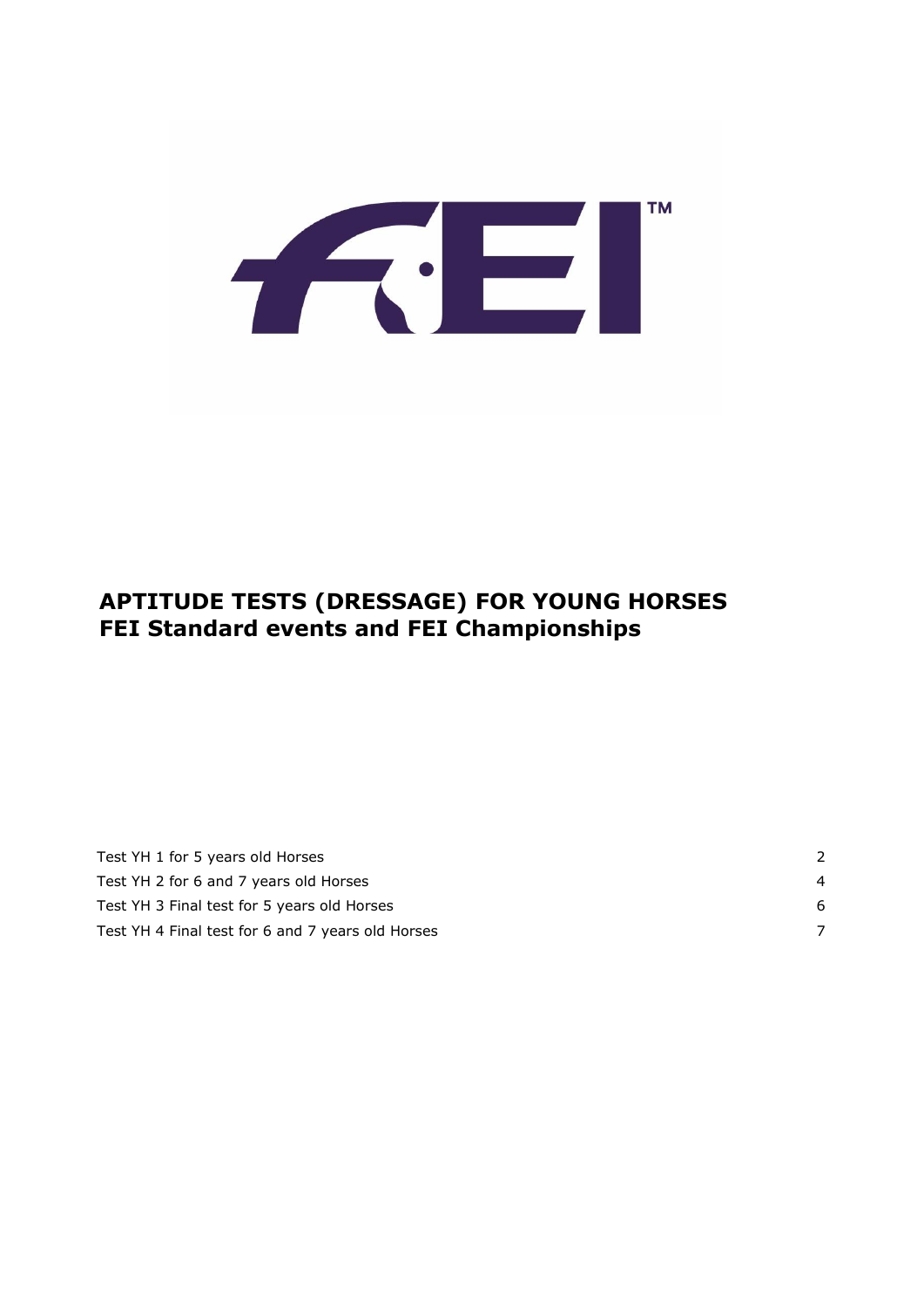# **FEI DRIVING**

#### <span id="page-1-0"></span>**Test YH 1 for 5 years old Horses**

**Arena 40 x 80m**

 $\Bigg\vert$ 

**About 8 minutes - including cones**

| A-K-E-H-C    | Enter at working trot                                                 |
|--------------|-----------------------------------------------------------------------|
| $\mathsf C$  | Halt, Salute                                                          |
| C-M-B-F-A    | Working trot                                                          |
| $A-X-A$      | Circle (40m diameter) open side Stretching Frame                      |
| A-K          | Working trot                                                          |
| $K-X-M$      | Medium trot                                                           |
| $M-C-H$      | Working trot                                                          |
| $H-E-X$      | Walk                                                                  |
| X            | Halt, followed by rein back (4 steps)                                 |
| $X-B-F-A$    | Walk                                                                  |
| Α            | Halt 10 seconds                                                       |
| $A-C$        | Working trot, Serpentine 4 loops, 20m each                            |
| $C-H$        | Working trot                                                          |
| $H-X-F$      | Medium trot                                                           |
| $F-A-K-H-C$  | Working trot                                                          |
| $\mathsf{C}$ | Start cones (Time allowed = 82 seconds) After passing the finish line |

drive up to the Judges and salute.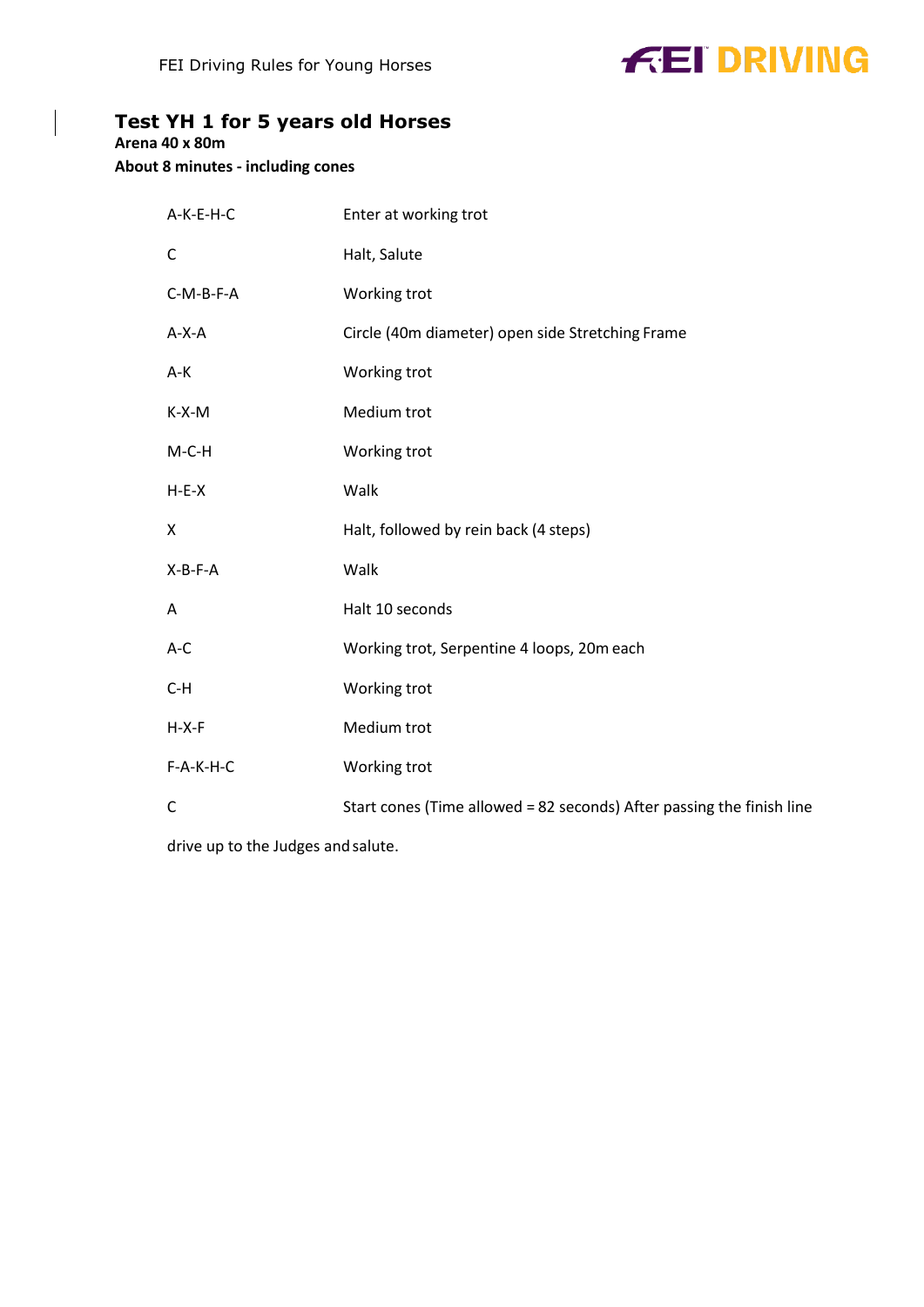## **FEI DRIVING**

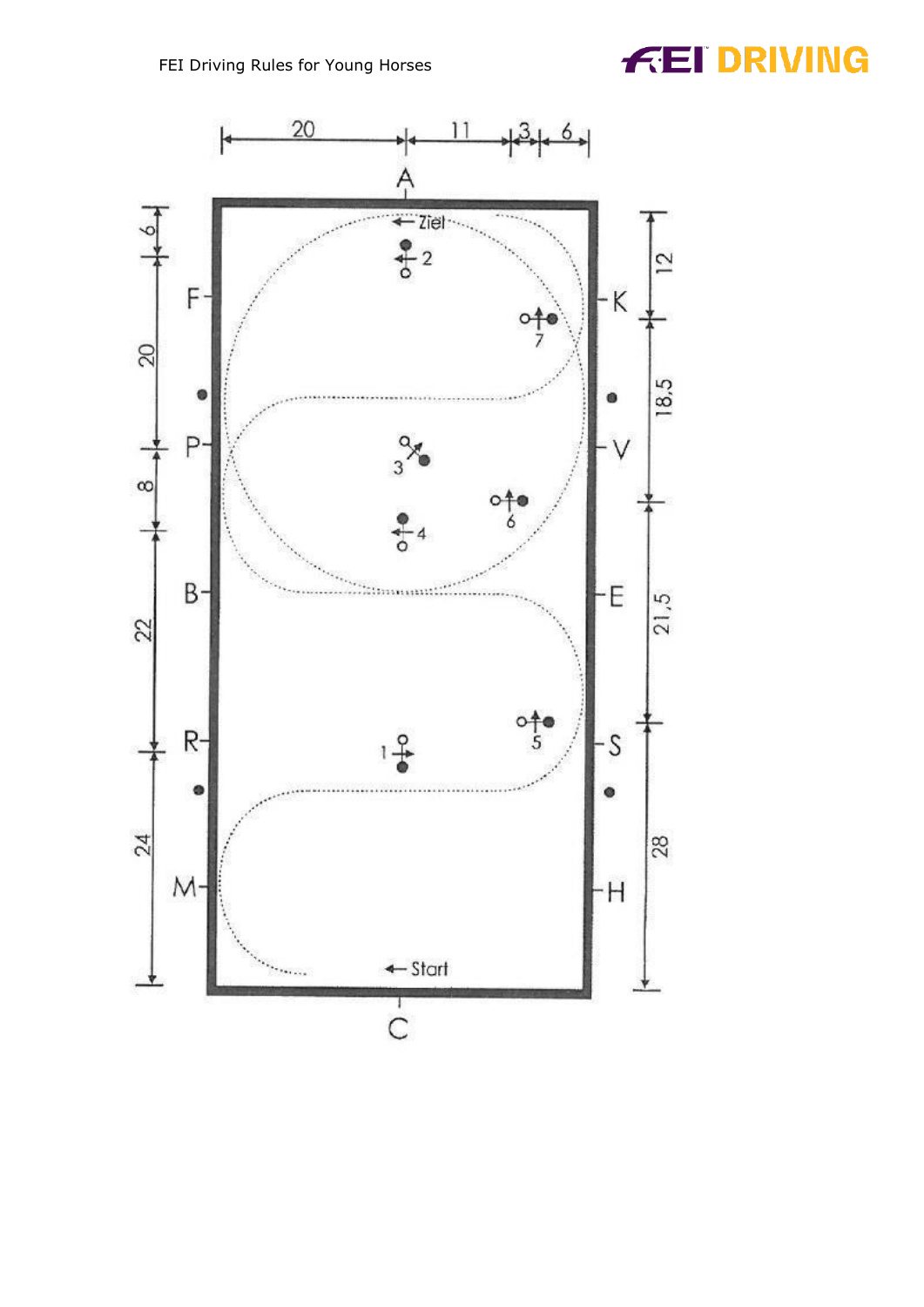#### <span id="page-3-0"></span>**Test YH 2 for 6 and 7 years old Horses**

**Arena 40 x 80m**

 $\bigg|$ 

**About 9 min - including cones**

| A-K-E-H-C       | Enter at working trot                                            |
|-----------------|------------------------------------------------------------------|
| C               | Halt, Salute                                                     |
| C-M-B-F-A       | Working trot                                                     |
| $A-C$           | Serpentine 3 equal loops                                         |
| $C-M$           | Working trot                                                     |
| $M-X-K$         | Medium trot                                                      |
| $K-A-F-B$       | Working trot                                                     |
| $B-E-B$         | Circle (40 m diameter) between B and E stretching frame          |
| <b>Before B</b> | Working canter left                                              |
| $B-E-B$         | Circle (40m diameter)                                            |
| B-X             | Collected trot, half circle left (20 m diameter)                 |
| X-E             | Half circle right (20m diameter)                                 |
| E               | Working trot half circle (40 m diameter)                         |
| <b>Before B</b> | Working canter right                                             |
| $B-E-B$         | Circle (40m diameter)                                            |
| B-F-A-K         | Collected trot                                                   |
| $K-V-L$         | Walk                                                             |
| L<br>steps      | Halt (driver on centre line) 10 seconds, followed by rein back 4 |
| $L-P-B-R$       | Walk                                                             |
| R-M-C-H         | Collected trot                                                   |
| $H-E-K$         | <b>Extended trot</b>                                             |
| K-A             | Working trot                                                     |
| A               | Start cones (Time allowed 82 seconds)                            |

After passing the finish line drive up to the Judges and salute.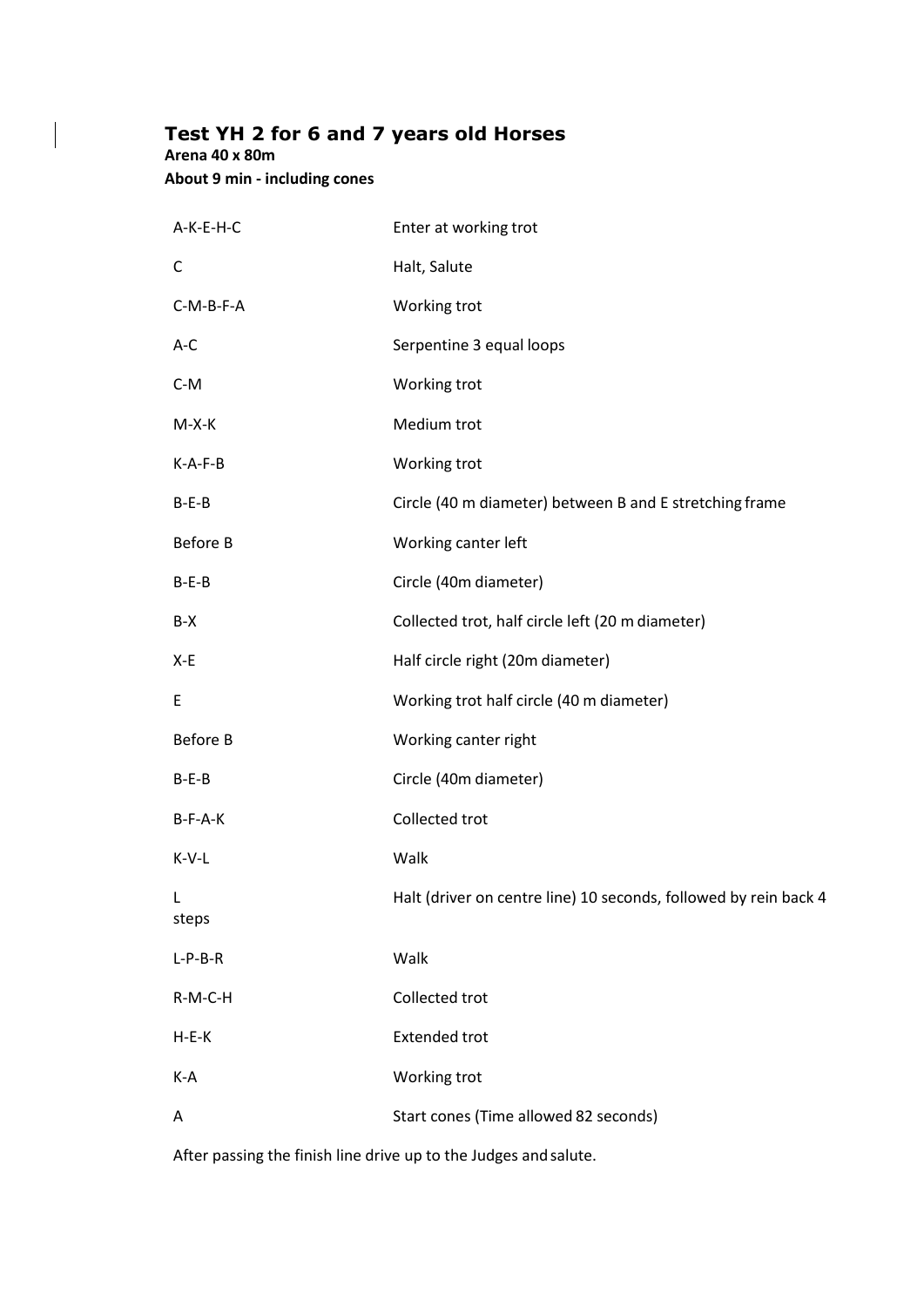## **FEI DRIVING**



5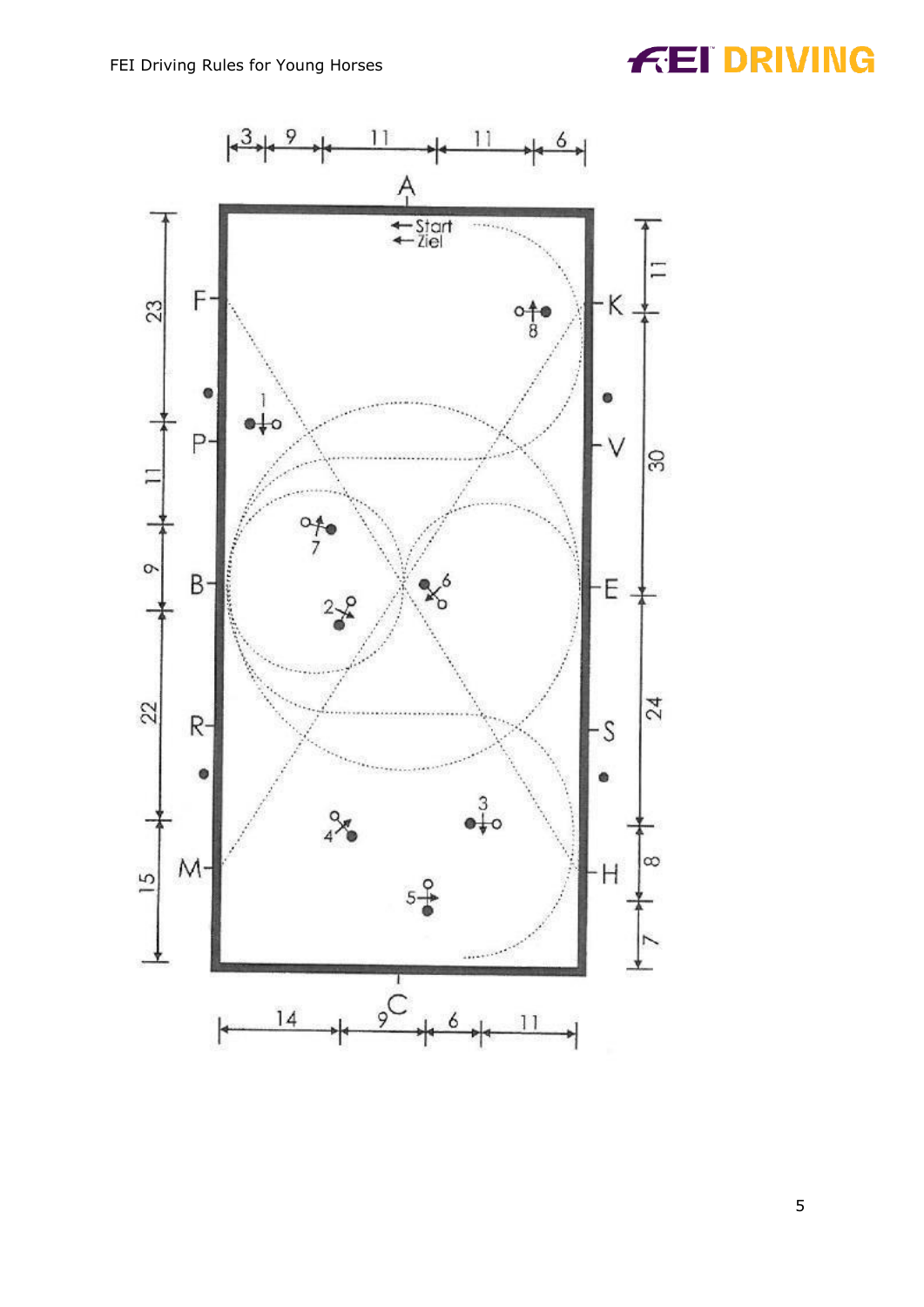

#### <span id="page-5-0"></span>**Test YH 3 Final test for 5 years old Horses**

**Arena 40 x80 m**

**About 8 min. - including cones**

| A-K-E-H-C   | Enter at working trot                                   |
|-------------|---------------------------------------------------------|
| C           | Halt, salute                                            |
| $C-M-B-F-A$ | Working trot                                            |
| A-C         | Serpentine 3 equal loops                                |
| $C-M$       | Working trot                                            |
| $M-X-K$     | Medium trot                                             |
| $K-A-B$     | Working trot                                            |
| $B-E-B$     | Circle (40 m diameter) between E and B stretching frame |
| B-M-C-H     | Working trot                                            |
| $H-X-F$     | Medium trot                                             |
| $F-A$       | Working trot                                            |
| Α           | Walk                                                    |
| $A-K-X$     | Walk                                                    |
| X           | Halt, followed by rein back (4 steps)                   |
| $X-M-C$     | Walk                                                    |
| $\mathsf C$ | Halt 10 seconds                                         |
| C           | Salute, leaving the arena                               |